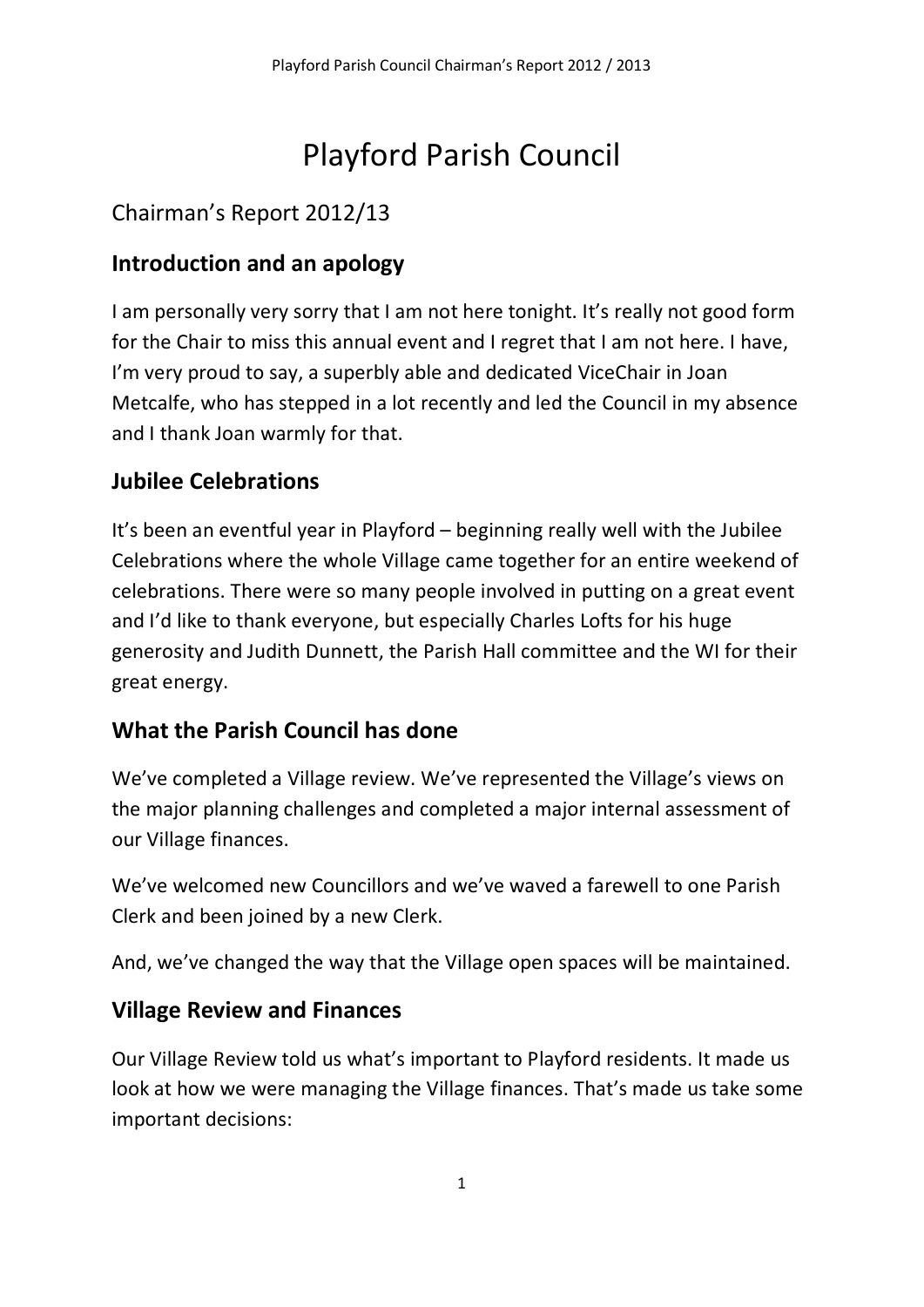- To stop depleting the village reserves, we voted to increase the precept.
- To provide more transparency over expenditure, we present accounts, including a forecast out-turn for the year at each Council meeting.
- We looked at what we spend money on and made some critical adjustments to our donations.
- We also agreed to award new contracts so that the village open spaces would be kept smart and neat.

Our decisions, added to some changes in District Council Tax collection policies have meant that Council Tax bills have increased slightly. But, this trade off is worthwhile; it enables us to be financially confident, allows us to manage the village open spaces effectively and gives us some flexibility for the coming year, when seeking a precept increase might be harder to achieve.

#### Wind Farm cable corridor

Something that has taken up a lot of time this year is the uncertainty surrounding the Wind Farm cable corridor. It is a concern to all of us. The council is working with neighbouring villages; advocating a joint parish working group and submitting important consultation responses to the planning authorities. We've hosted two meetings of the Project team here in Playford and we've kept residents up to date with developments.

#### Thank You's

We are grateful for Peter Bellfield and Stephen Hudson's advice and support. The wind farm is still a concern to all of us and will inevitably take up much more council time in the coming year.

I'd like to pay tribute to everyone on the Parish Council – for your hard work, dedication and inspirational approach. I truly believe that there is a genuine commitment to get things done, simply and for the good of the village – and I thank you all very much for that. I'd also like to thank those residents who devote so much time in supporting the village and its Council; to The Chair of the Village Hall and its committee, to Ted Herrington, Brian Seward, Judith